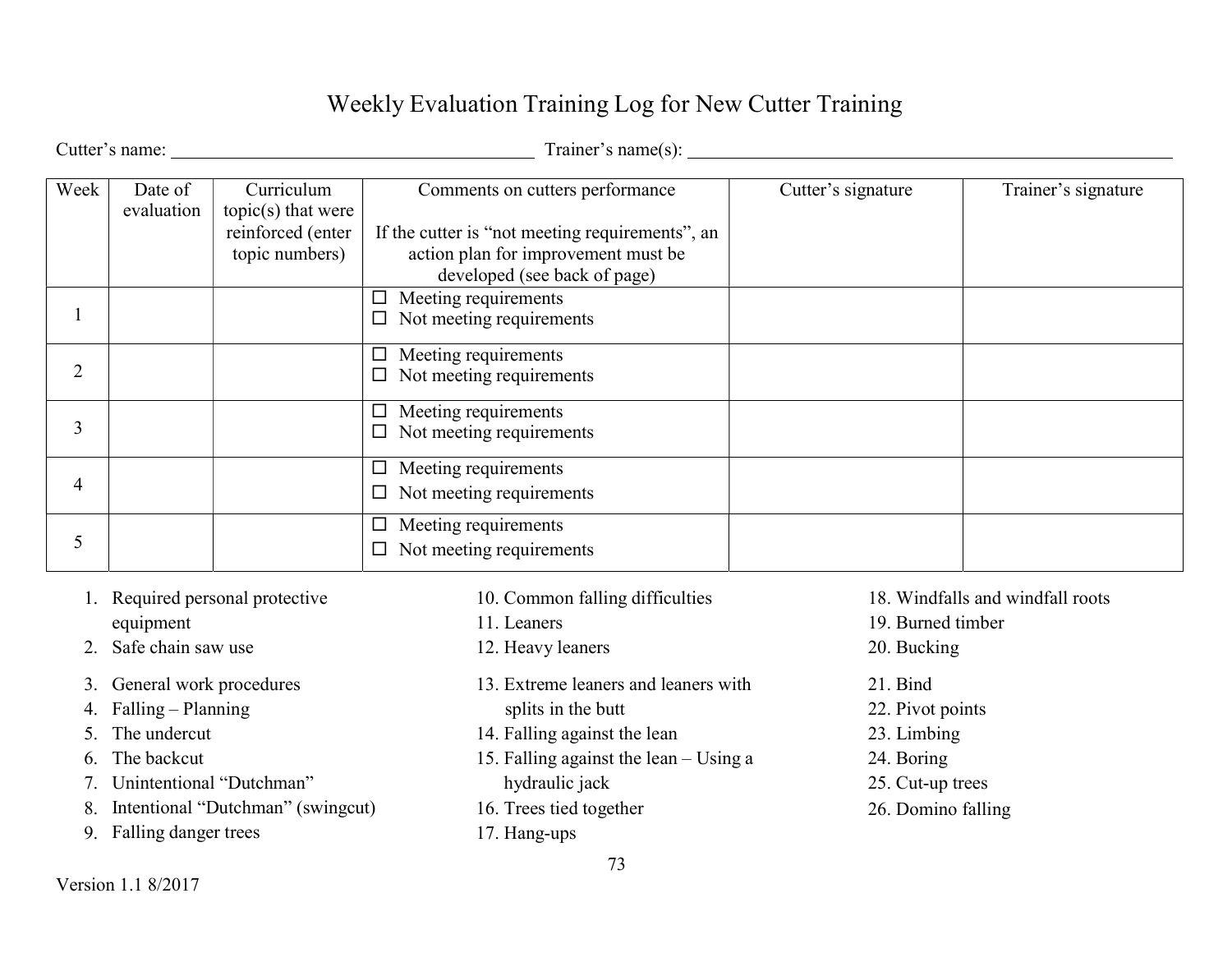## Weekly Action Plan

| Week           | Action plan for improvement | Cutter's<br>initials | Trainer's<br>initials |
|----------------|-----------------------------|----------------------|-----------------------|
| $\mathbf{1}$   |                             |                      |                       |
| 2              |                             |                      |                       |
| $\overline{3}$ |                             |                      |                       |
| $\overline{4}$ |                             |                      |                       |
| 5              |                             |                      |                       |